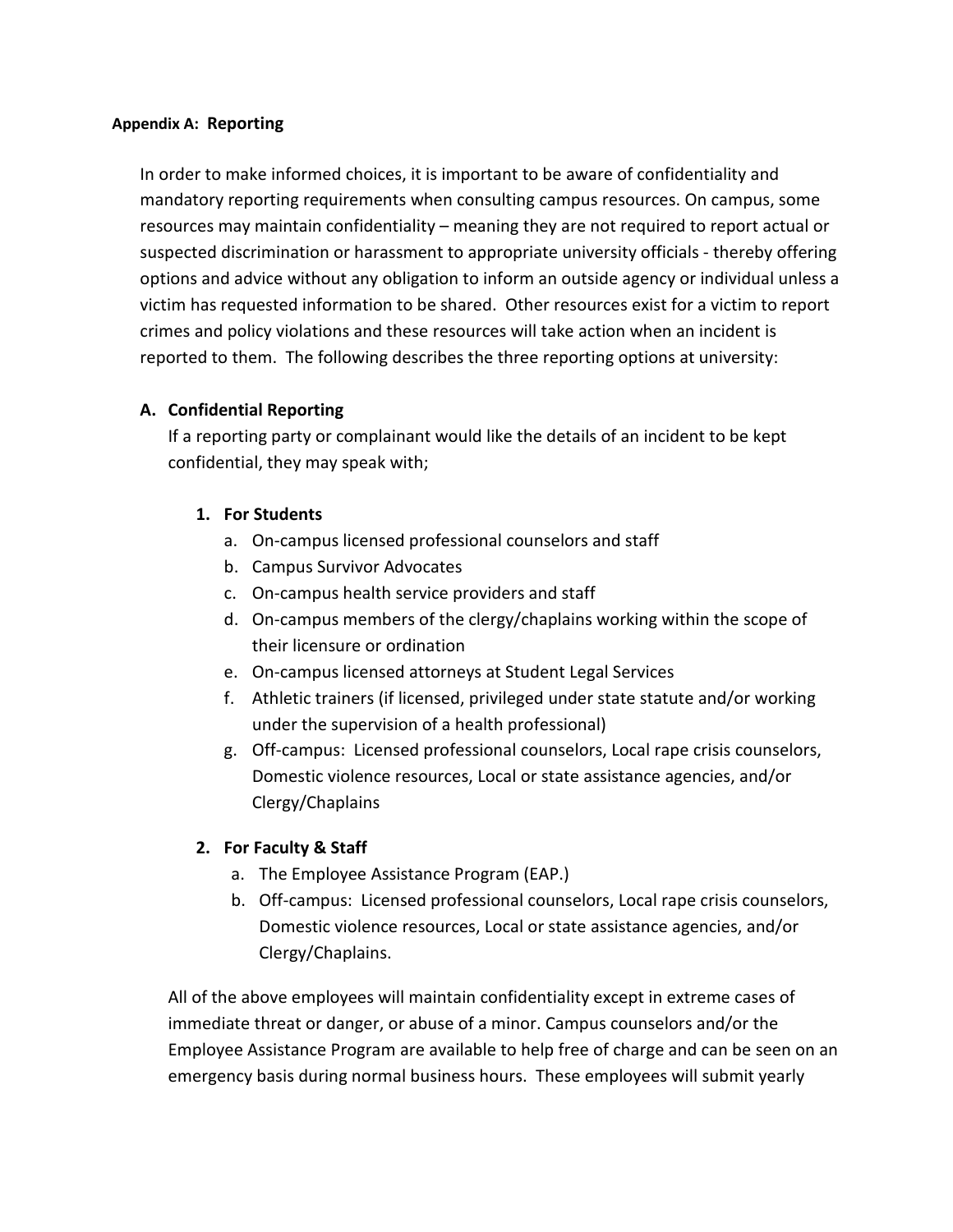anonymous, aggregate statistical information for Clery Act purposes unless they believe it would be harmful to a specific client, patient or parishioner.

Other university employees cannot guarantee confidentiality but will be as private as possible when sharing information with others. Information is disclosed to appropriate university officials who have an essential need to know in order to carry out their university responsibilities.

- B. **Reporting to the University** (placing the University 'on notice' of an incident)
	- 1. **Informal Reporting** Informal reporting still affords privacy to the reporter, and only a small group of officials who need to know will be told, including but not limited to: Title IX Coordinator, Division of Student Affairs, Human Resources, Office of the Provost, University Police, and the Student Concern Committee.
		- a. **Responsible Employees**: All university employees who are considered "Responsible Employees" are obligated to report. Responsible employees are not confidential resources. A responsible employee is a university employee who has the authority to address sexual misconduct, who has the duty to report incidents of sexual misconduct, or who is a member of the university community could reasonably believe has such authority or duty. A non-exhaustive list of responsible employees is contained in Appendix E. Generally, with the exception of the confidential resources discussed above, most employees to whom community members might reasonably report an incident of misconduct will be responsible employees. The University has identified and designated responsible employees to immediately report to the Title IX Coordinator any conduct that comes to the attention of the responsible employee that involves incidents of discrimination, harassment, sexual violence, interpersonal violence and stalking. This responsibility is critical because the University is obligated to address conduct about which a responsible employee knew. Employees with administrative or supervisory responsibilities on campus or who have been designated as Campus Security Authorities, are considered Responsible Employees.
		- b. **Police**: Members of the university community also have the option to file a report with the Wright State Department of Public Safety. This report is separate from a formal report with the university in that it involves the criminal justice system. Wright State Community members are permitted to file a report with the police department in addition to a university report or instead of a university report. Greene County Victim Witness will be notified once an official police report has been made. An advocate from this program will then be assigned to assist the victim in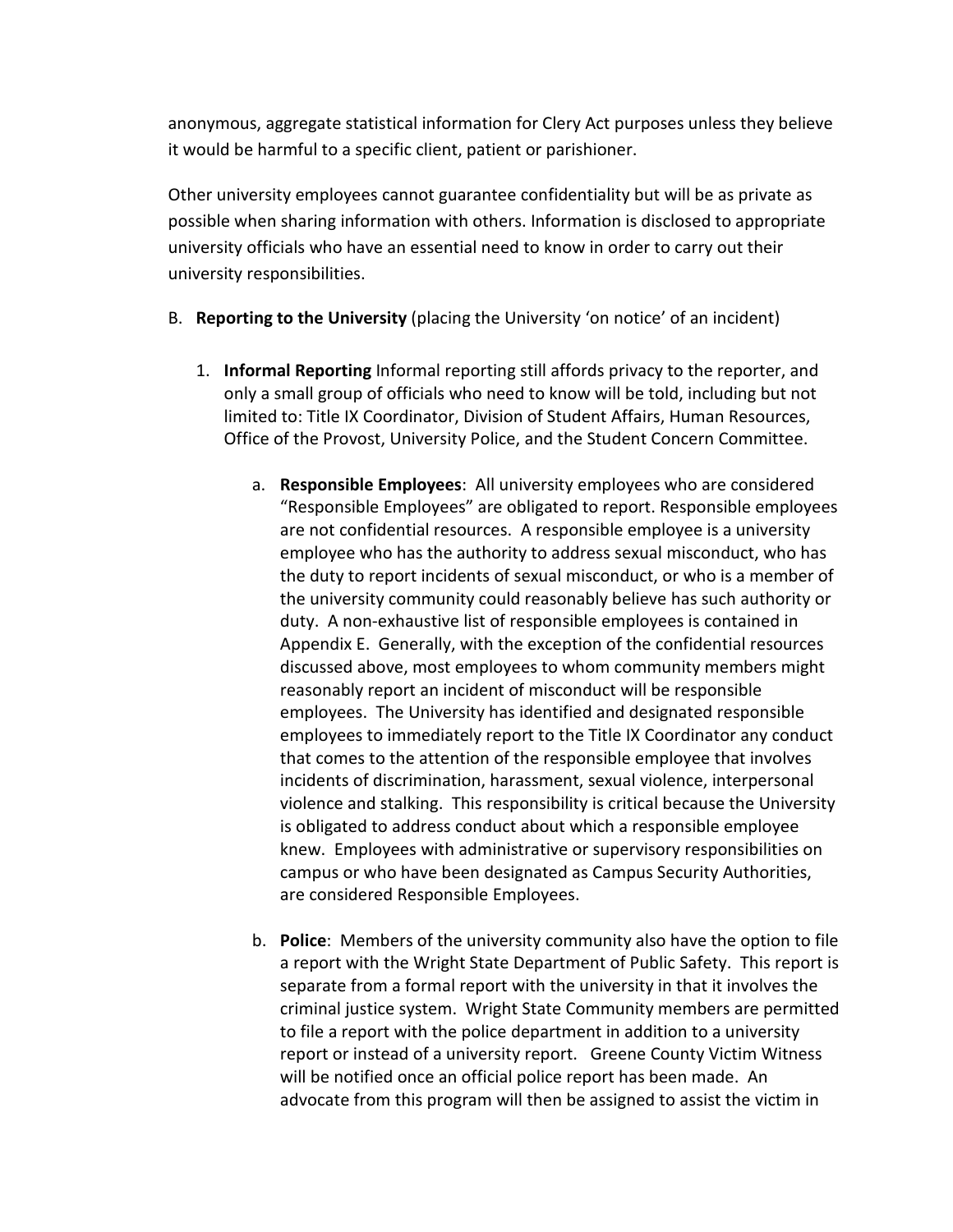all court proceedings until the case has been prosecuted or settled. If a community member files a police report with the Wright State Police, the Title IX Coordinator will be notified of the report and the Title IX Coordinator will make contact with the reporting party to let them know of their option to file formally with the university.

c. **Anonymous**: Anonymous reports can be made by victims and/or third parties using the online reporting form posted a[t](http://www.wright.ethicspoint.com/) [http://www.wright.ethicspoint.com](http://www.wright.ethicspoint.com/) or the reporting hotline at 1-855- 353-3783. Note that these anonymous reports may prompt a need for the institution to investigate.

### **2. Formal Reporting**

In order for an investigation to take place a formal complaint must be filed with the Title IX Coordinator.

> Shannon Norton Director of Post Award, Research and Sponsored Programs Interim Title IX Coordinator 370 University Hall Wright State University, Dayton Campus 937-775-4461 [shannon.norton@wright.edu](mailto:shannon.norton@wright.edu)

This formal complaint must be in writing and can be submitted by email, in person, or through a submission to EthicsPoint. A formal complaint submitted via EthicsPoint cannot be anonymous. The Title IX Coordinator will review the report and determine next steps. The complainant will be updated on each step of the process as the case moves forward. Additionally, the respondent will only be notified in cases where a formal complaint has been filed. The Title IX Coordinator will reach out to the respondent to offer support services as well as provide notice in writing along with details for the respondent's review. Information will be shared as necessary with investigators, witnesses and the responding party. The circle of people with this knowledge will be kept as tight as possible to preserve a reporting party's rights and privacy.

- a. Both the complainant and the respondent will have their rights reviewed with them before any interviews take place.
- b. Each party is permitted to have an advisor of their choice accompany them to any meetings and be copied on the correspondence about the case. If either party is unable to identify an adviser, the University will provide one. An advisor can be any person, including an attorney. Throughout the process it is expected that the advisor is not to speak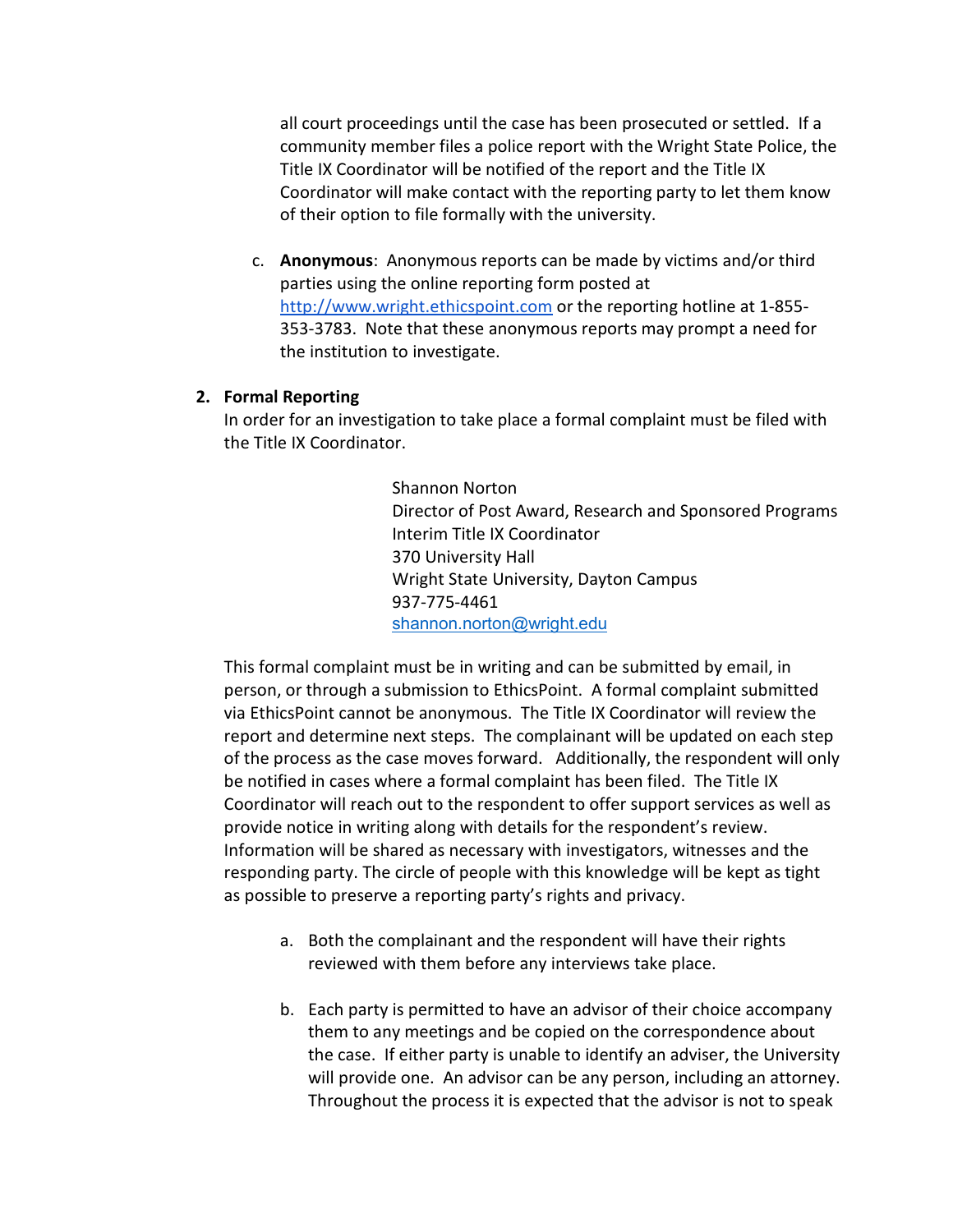for the student but rather provide guidance and advising. The only other official role of the advisor is in a case that goes to a Hearing Administrator for adjudication. In a hearing it is mandated that an adviser be the party to engage in any cross examination that is to take place.

- c. The complainant, at any time during the formal process, can withdraw their request to proceed. In doing so they can choose to resolve the case informally or to have the process end completely.
- d. No party will be compelled to participate in a hearing. However, in the event a party does not attend the hearing physical evidence collected from that person can be considered but no statements, including those that make a substantial difference in the case, will be considered.

#### **Wright State University Title IX Deputy Coordinators**

| Joylynn Brown               | Senior Associate Athletics Director/Sr Woman Administrator,<br>joylynn.brown@wright.edu,<br>937-775-2721        |
|-----------------------------|-----------------------------------------------------------------------------------------------------------------|
| <b>Emily Hamman</b>         | Director, Talent Management & Staff Labor Relations,<br>Emily.hamman@wright.edu,<br>937-775-3843                |
| Sandi Holdheide             | Director of Student Affairs, Lake Campus<br>Sandi.holdheide@wright.edu,<br>937-775-8359                         |
| <b>Shari Mickey-Boggs</b>   | Chief Human Resources Officer & Secretary to Board of Trustees<br>Shari.mickey-boggs@wright.edu<br>937-775-2120 |
| <b>Sherri Maxell-Nickel</b> | <b>HR Business Partner</b><br>Sherri.maxwell-nickel@wright.edu<br>937-775-4217                                  |
| Dr. Carol Loranger          | Faculty & Vice Provost for Faculty Affairs<br>Carol.loranger@wright.edu<br>937-775-3247                         |
| Tom Webb                    | <b>Director of Disability Services</b><br>Thomas.webb@wright.edu<br>937-775-5680                                |